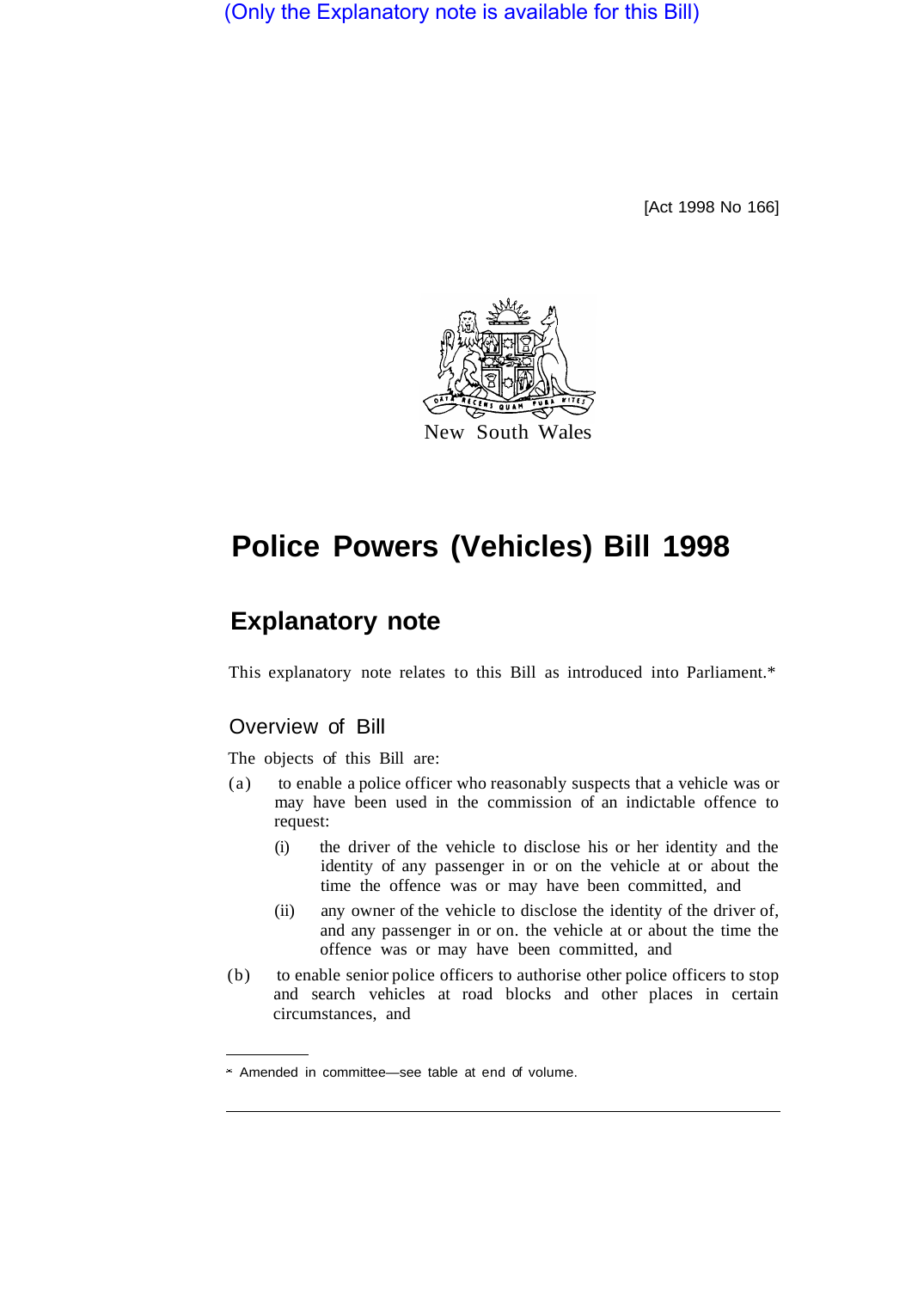Police Powers (Vehicles) Bill 1998 [Act 1998 No 166]

Explanatory note

(c) to create offences for failing to disclose identities on request, giving false or misleading information about identities and failing to comply with directions concerning the stopping and searching of such vehicles.

# Outline of provisions

#### **Part 1 Preliminary**

**Clause l** sets out the name (also called the short title) of the proposed Act. **Clause 2** provides for the commencement of the proposed Act on a day or days to be appointed by proclamation.

**Clause 3** defines certain words and expressions used in the proposed Act. **Clause 4** makes it clear that nothing in the proposed Act limits any function of a police officer under any other Act or law.

**Clause 5** provides that notes in the text of the proposed Act do not form part of the Act.

#### **Part 2 Driver and passenger identification**

**Clause 6** enables a police officer who reasonably suspects that a vehicle was or may have been used in the commission of an indictable offence to request:

- (a) the driver of the vehicle to disclose his or her identity and the identity of any passenger in or on the vehicle at or about the time the offence was or may have been committed. and
- (b) any owner of the vehicle (who was not the driver) to disclose the identity of the driver of. and any passenger in or on. the vehicle at or about the time the offence was or may have been committed.

It also provides for certain procedures to be followed by a police officer before making such a request.

**Clause 7** makes it an offence for the driver of a vehicle to fail to disclose his or her identity or the identity of a passenger if requested to disclose it unless the driver has a reasonable excuse for failing to do so.

**Clause 8** makes it an offence for the owner of a vehicle to fail to disclose the identity of the driver of the vehicle or the identity of a passenger if requested to disclose it unless the owner has a reasonable excuse for failing to do so.

**Clause 9** makes it an offence to give false or misleading information about an identity that a person has been requested to disclose.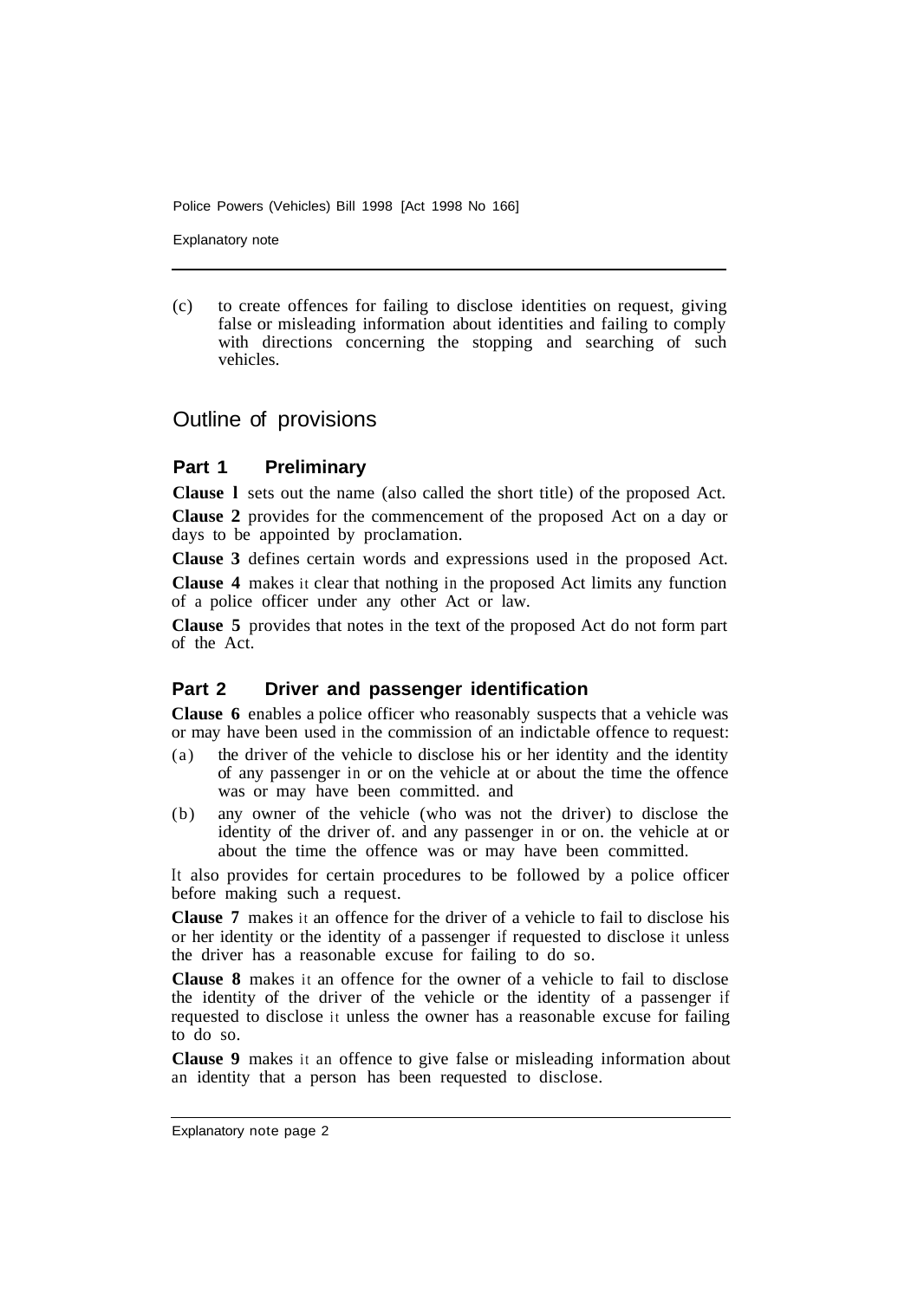Police Powers (Vehicles) Bill 1998 [Act 1998 No 166]

Explanatory note

### **Part 3 Stopping and searching vehicles**

**Clause 18** enables a senior police officer to authorise another police officer to exercise any or all of certain stop and search powers (set out in proposed section  $10(6)$ ) in respect of any specified vehicle (or class of vehicles) on a road, road related area or other public glace (a *search authorisation).*  However, a search authorisation may only be given if the senior officer suspects on reasonable grounds that:

- (a) the vehicle (or a vehicle of the specified class of vehicles) is being, or was or may have been, used in or in connection with the commission of any indictable offence and the exercise of the powers may provide evidence of the commission of the offence. or
- (b) circumstances exist on or in the vicinity of that road, area or place that are likely to give rise to a serious risk to public safety and the exercise of the powers may lessen the risk.

A police officer given a search authorisation may give reasonable directions to another person to facilitate the exercise of the powers conferred by the authorisation. The police officer must follow certain procedures before giving such a direction.

The proposed section makes it an offence for a person. without reasonable excuse. to fail to comply with such a direction.

**Clause 11** provides for a search authorisation to be given verbally or in writing and to have effect for a period of 6 hours (or such lesser period as may be specified by the senior police officer giving the authorisation).

**Clause 12** requires certain records to be kept relating to search authorisations.

#### **Part 4 Miscellaneous**

**Clause 13** provides for the onus of proof of reasonable excuse in proceedings for an offence against the proposed Act to lie on the accused.

**Clause 14** provides for proceedinss for offences against the proposed Act to be dealt with summarily by a Magistrate.

**Clause 15** enables the Governor to make regulations for the purposes of the proposed Act.